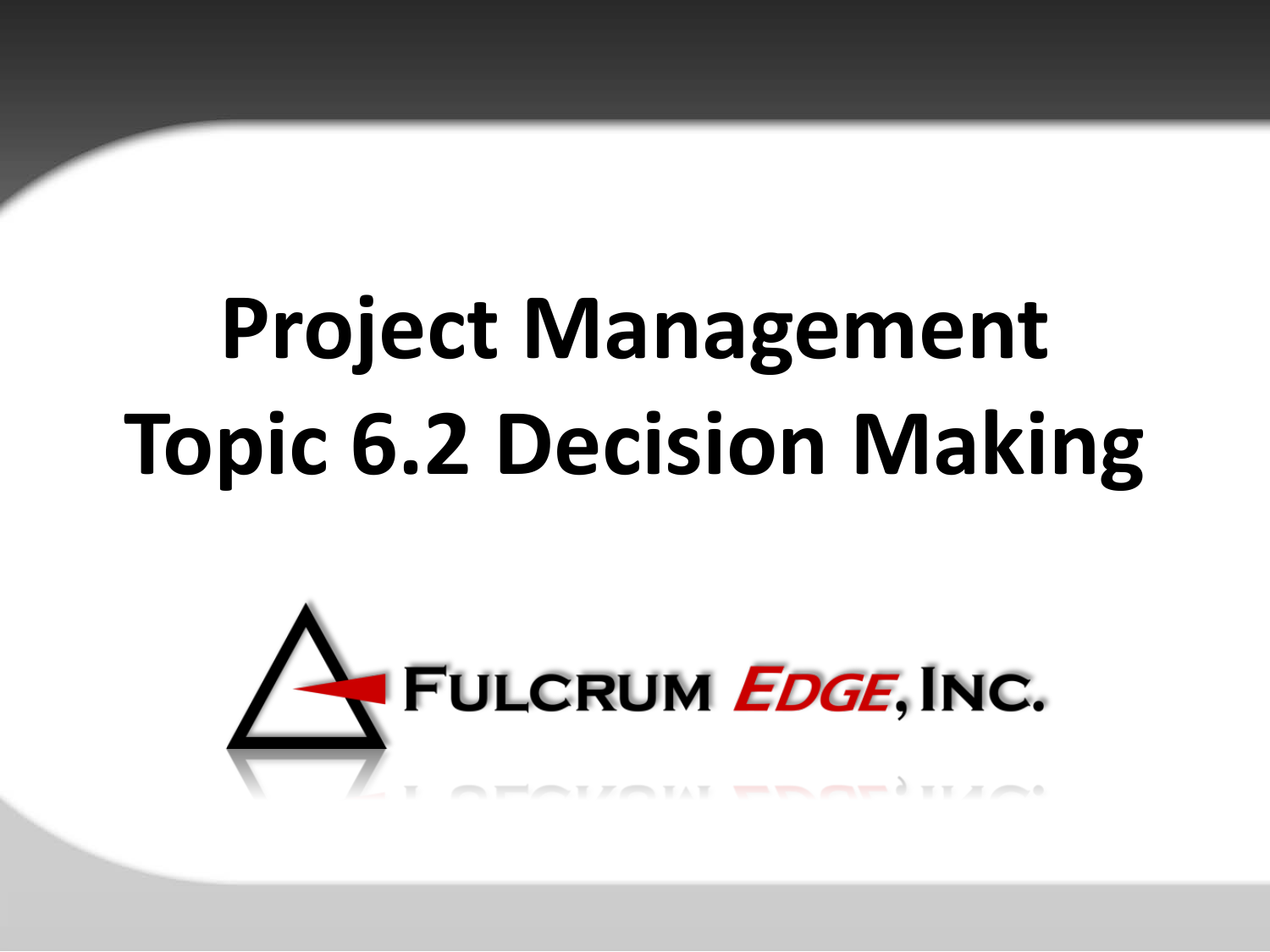#### **Basic Decision Making Approaches**



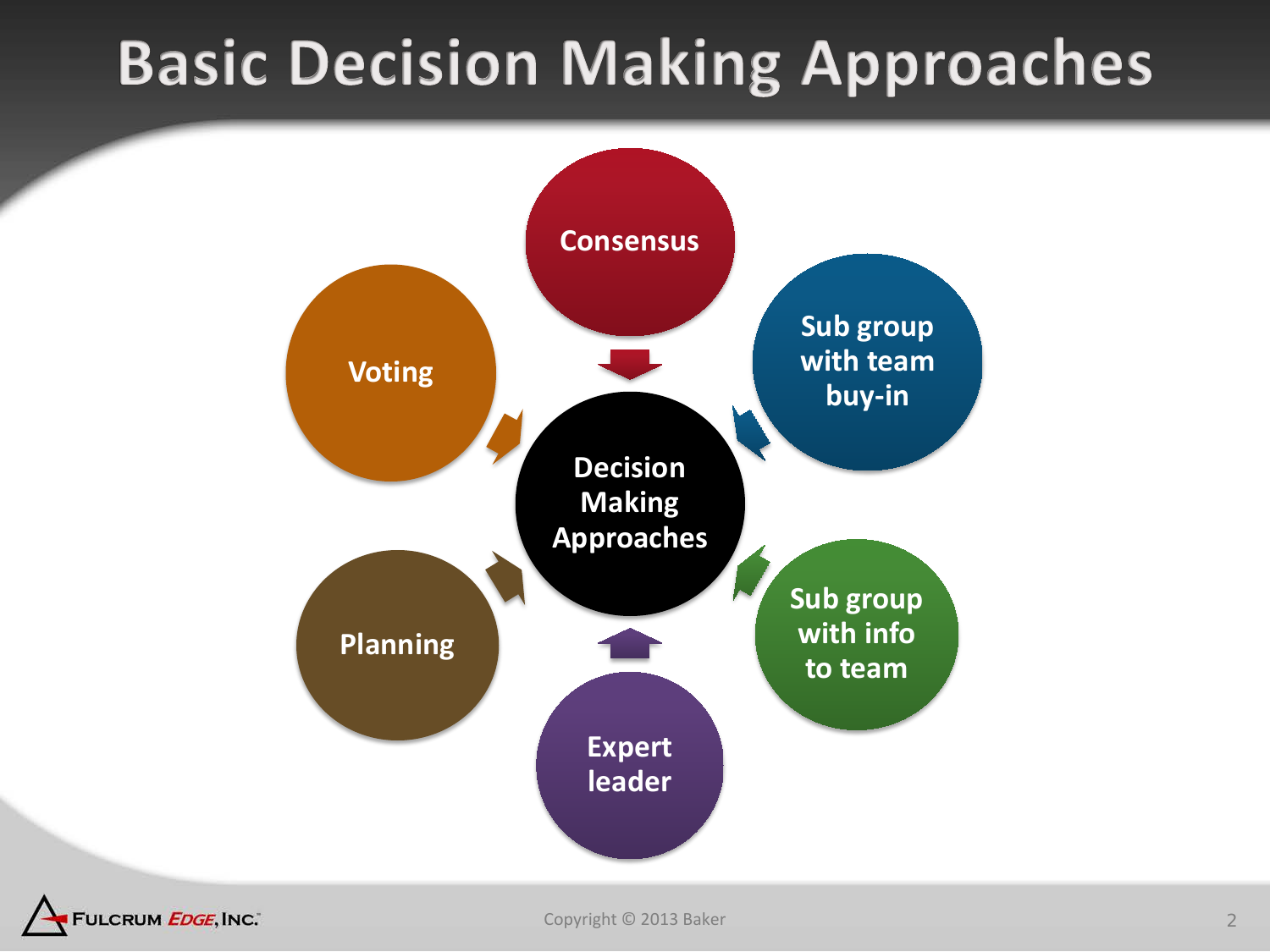#### **Consensus Decisions**

- High impact on project
- Decisions involving many people
- Requires most time and effort
- Everyone understands the decision
- Everyone supports the decision

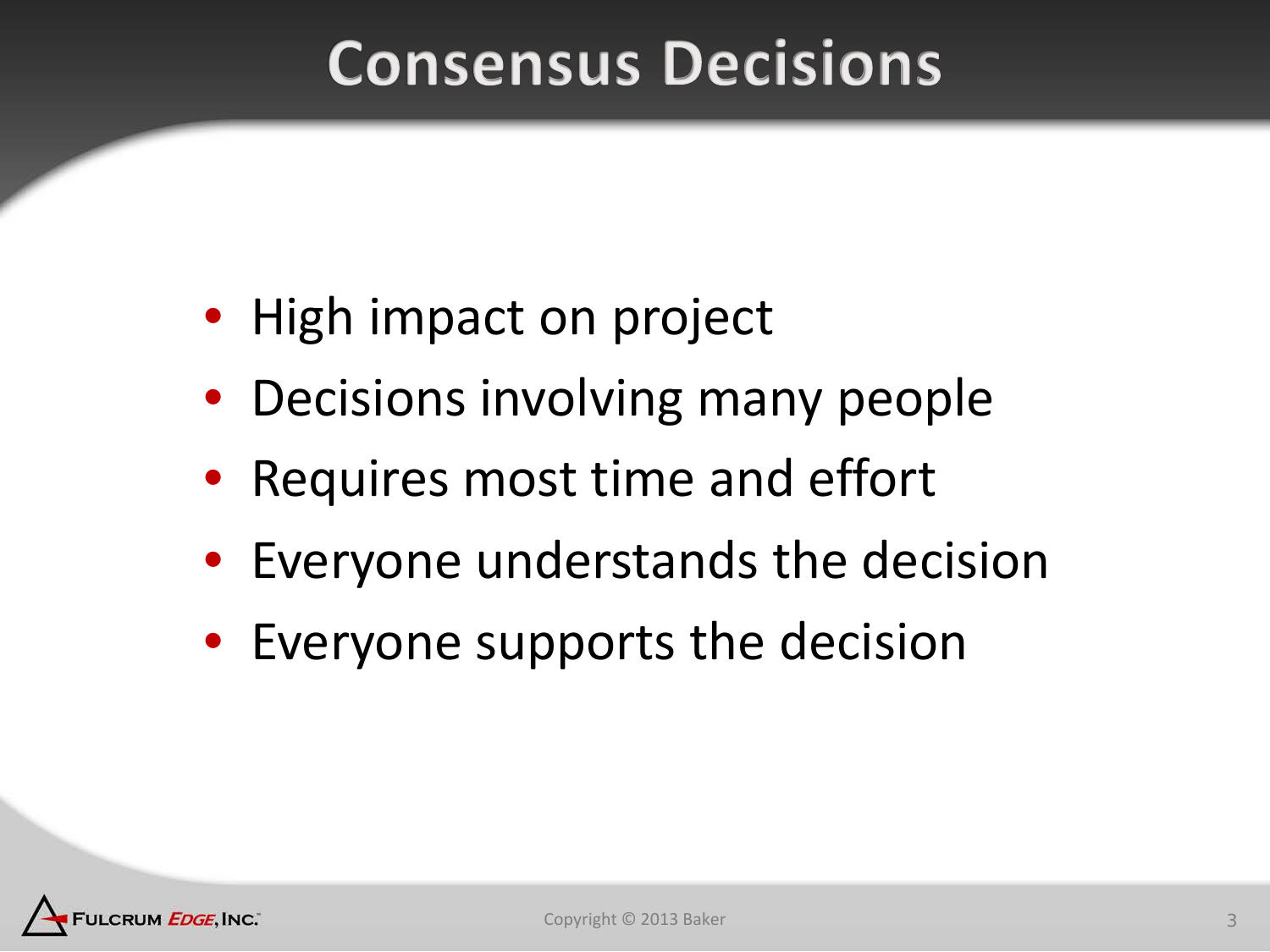#### **Sub Group Decisions**

- Sub group with team buy-in
	- Expedites consensus when time is short
	- Yields lower creativity and commitment
- Sub group with information to the team
	- Sub group contains all expertise
	- Sub group implements the decision
	- Decision has little impact on other actions

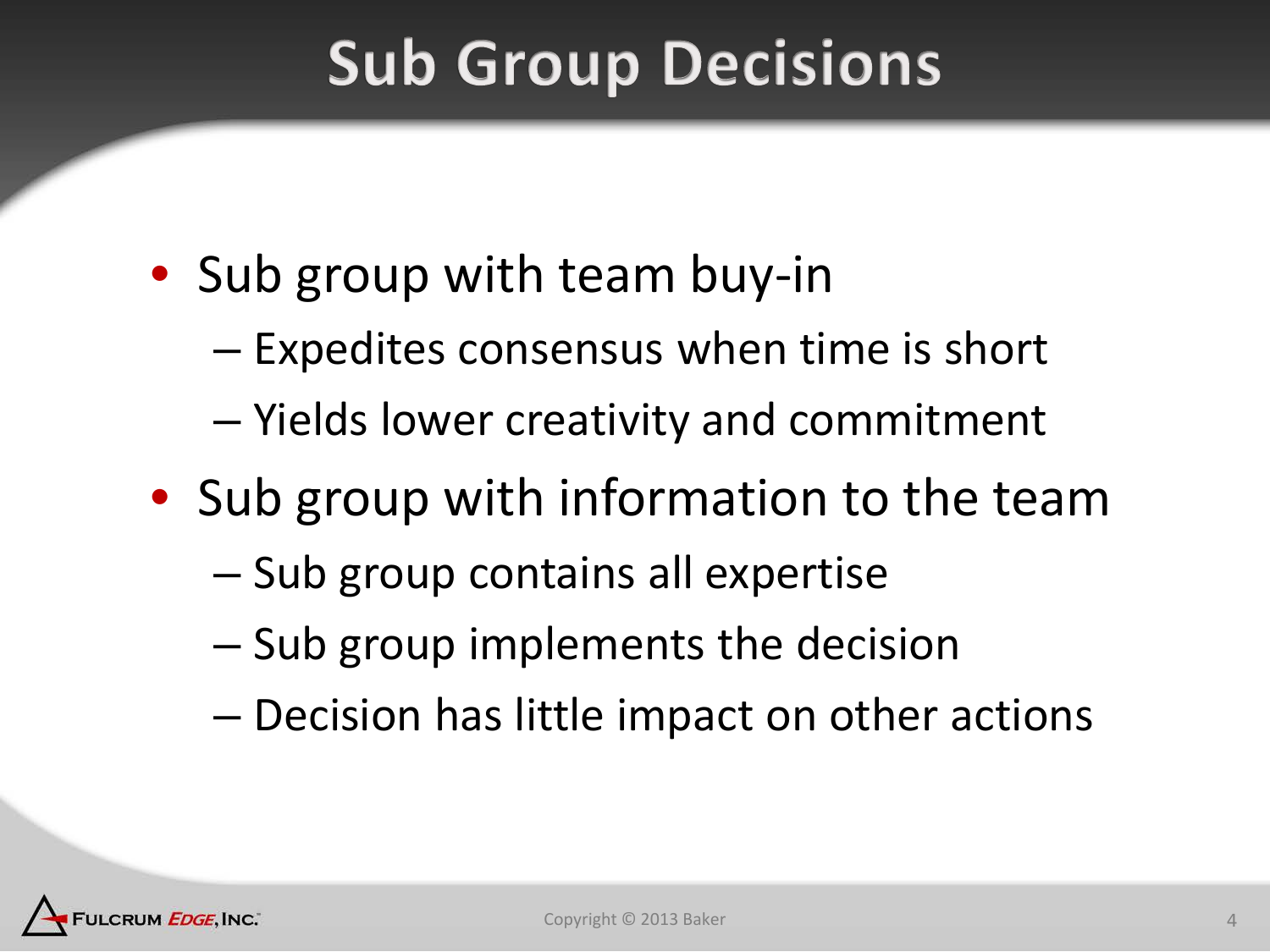#### **Expert Leader and Planning**

- Expert Leader
	- Time is of essence
	- Crisis without prior planning
- Planning
	- Decisions planned in anticipation of an event
	- May incorporate all other decision types – (e.g. baseline and contingency plans)

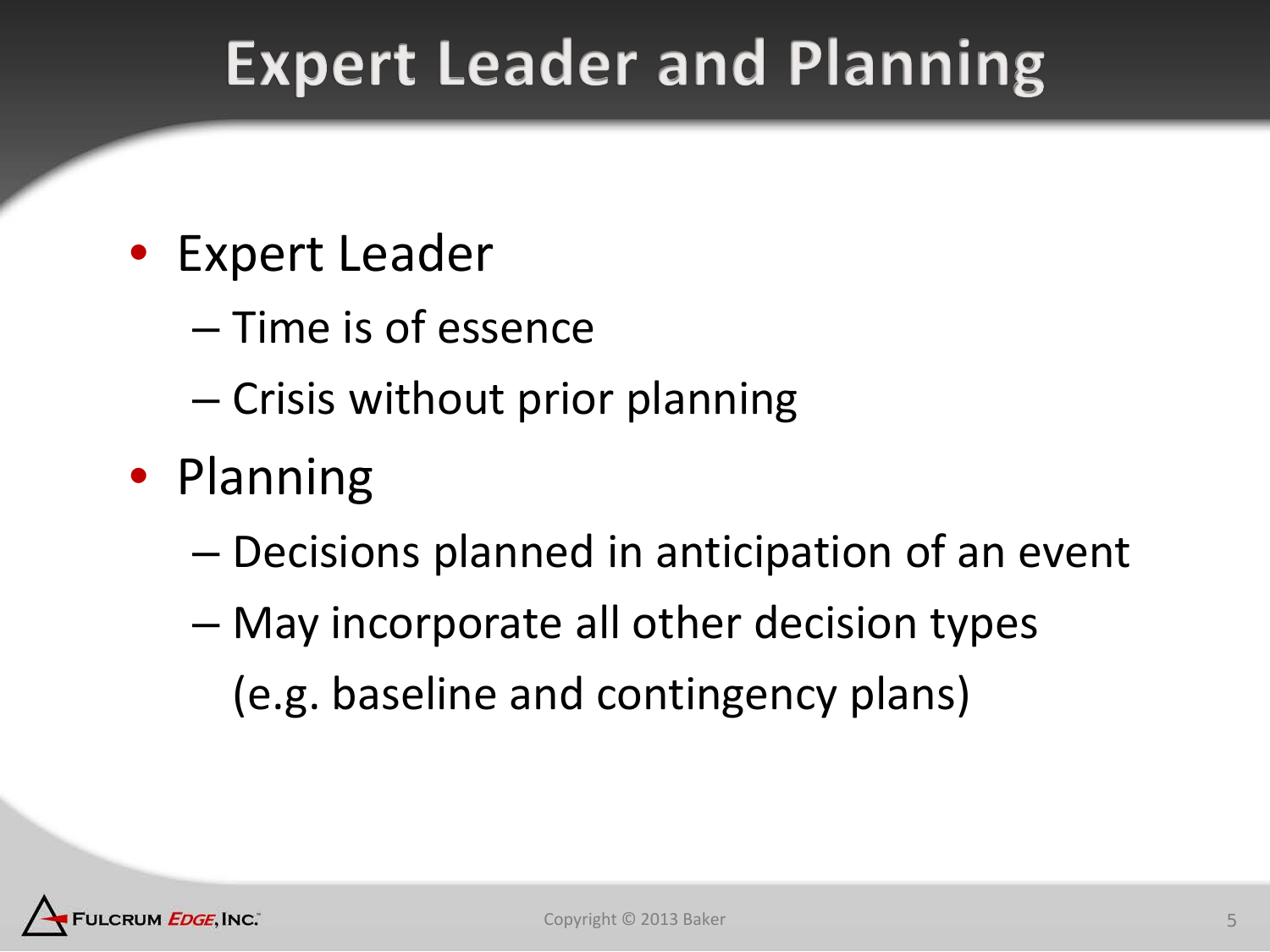## Voting

- Consensus is not possible in timeframe
- Everyone is knowledgeable of the topic
- Everyone understands all perspectives
- Majority can implement the decision
- There is a plan to address the minority